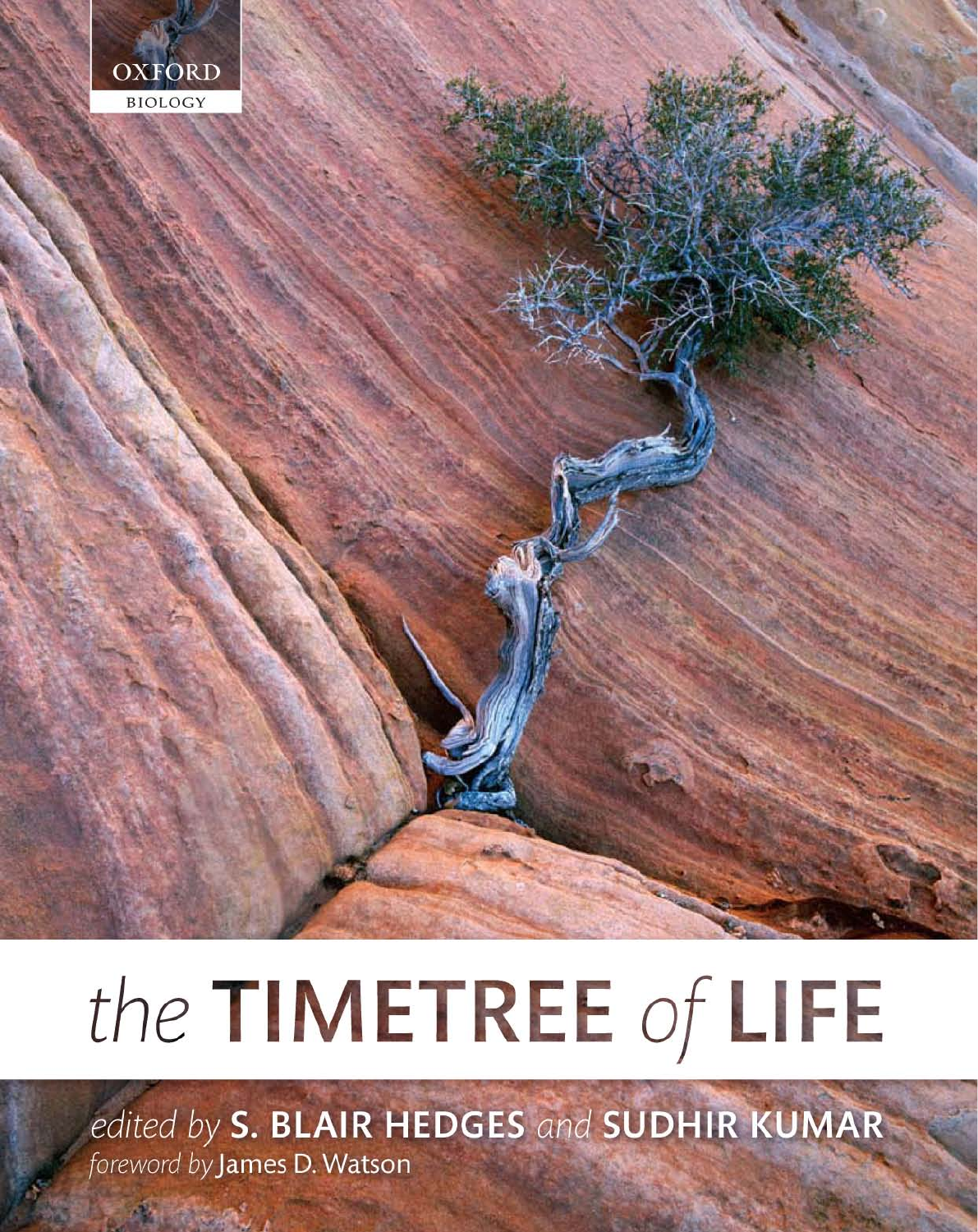# Cephalopod mollusks (Cephalopoda)

## *Jan M. Strugnell*a,*\*, Annie Lindgren*<sup>b</sup>*, and*  A. Louise Allcock<sup>c</sup>

a Department of Zoology, University of Cambridge, Downing St, Cambridge, CB2 3EJ, UK; <sup>b</sup>Museum of Biological Diversity, The Ohio State University, 1315 Kinnear Road, Columbus, OH 43215, USA; 'The Martin Ryan Marine Science Institute, National University of Ireland Galway, University Road, Galway, Ireland.

\*To whom correspondence should be addressed (jan.strugnell@ gmail.com)

# Abstract

Squids, cuttlefish, octopuses, and nautiluses  $(\sim 700$  species) are grouped into 47 families within the Class Cephalopoda of the Phylum Mollusca. The resolution of many higherlevel phylogenetic relationships within cephalopods has been hindered by homoplasy among morphological characters, although some recent progress has been made with molecular phylogenies and molecular clocks. The cephalopod timetree supports a Paleozoic (542-251 million years ago, Ma) origin of the Orders Vampyromorpha, Octopoda, and the majority of the extant higher-level decapodiform taxa. The major lineages within the Order Octopoda were estimated to have diverged during the Mesozoic era (251–66 Ma).

The class Cephalopoda is a monophyletic group which can be divided into two subclasses; Nautiloidea and Coleoidea. Nautiloidea contains the nautiluses (*Nautilus* and *Allonautilus*), whereas Coleoidea contains the octopuses (Fig. 1), squids, and cuttlefishes. Coleoid cephalopods differ from nautiloids most notably through the reduction (or complete loss) and internalization of the shell. Defining features of Coleoidea include a muscular mantle used for locomotion and respiration, the modification of the foot into appendages around the mouth, a closed circulatory system, and complex eyes with lenses, although many of these features have been lost or reduced in various taxa. The widely cited annotated classification of the recent Cephalopoda (1) listed over 700 valid species in 139 genera and 47 families. Here we review the evolutionary relationships and divergence times of the members of the class Cephalopoda. Several alternative classifications have been proposed for relationships within Cephalopoda (*2*). Herein we follow the classification of Young *et al.* (3) that generally does not include ranks above the family level; however, we make certain assumptions about rank based on nomenclature and position.

The Coleoidea are divided into two superorders: Decapodiformes and Octopodiformes (4). The Decapodiformes is a morphologically and ecologically diverse group comprising 31 families, 95 genera, and approximately 450 species. Four major lineages are recognized within Decapodiformes: Sepioidea (cuttlefish, bottletail, and bobtail squids), Spirulida (the Ram's horn squid), Oegopsida (open-eye squids), and Myopsida (closedeye squids) (3, 5). Three families, Bathyteuthidae,



Fig. 1 A benthic octopus (*Pareledone charcoti*) from Antarctica. Photo credit: A. L. Allcock.

J. M. Strugnell, A. Lindgren, and A. L. Allcock. Cephalopod mollusks (Cephalopoda). Pp. 242-246 in *The Timetree of Life*, S. B. Hedges and S. Kumar, Eds. (Oxford University Press, 2009).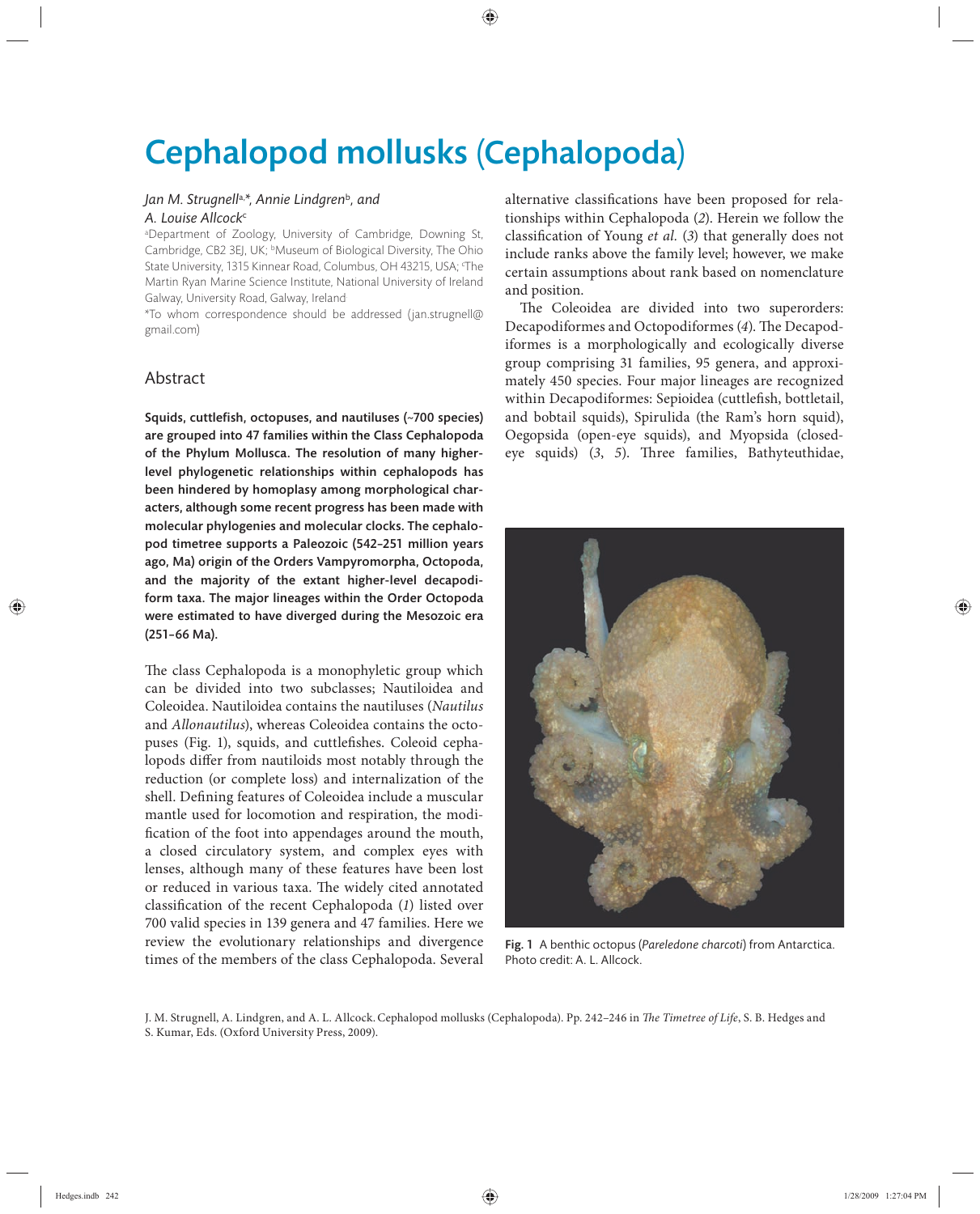

Fig. 2 A timetree of cephalopod mollusks: Decapodiformes and Octopodiformes. Divergence times are shown in Table 1. *Abbreviations*: C (Carboniferous), CZ (Cenozoic), D (Devonian), J (Jurassic), K (Cretaceous), Ng (Neogene), P (Permian), Pg (Paleogene), PZ (Paleozoic), and Tr (Triassic). Octopodidae 1 = Octopus, Hapalochlaena; Octopodidae 2 = Benthoctopus, Enteroctopus; Octopodidae 3 = Adelieledone, Pareledone.

Chtenopterygidae, and Idiosepiidae, have features that do not clearly place them within one of these lineages. However, it appears that bathyteuthids and chtenopterygids are closely related and these have been grouped together in the Bathyteuthoida (3). The somewhat unique pygmy squids (6), Idiosepiidae, currently remain as a stand-alone family. Relationships among the lineages remain somewhat unclear due to conflicting or inconclusive analyses of both morphological (*7*) and molecular (8-11) data. Sepioidea, Idiosepiidae, and Spirulida have often been interpreted as closely related (12, 13), but have never been found to be a monophyletic group in

any modern phylogenetic study containing representatives of each of these taxa. Some molecular studies support a relationship between Bathyteuthidae, Spirulida, and Sepioidea but not Idiosepiidae (*14*), while others support a close relationship between Bathyteuthidae and Oegopsida (*11*).

Sepioidea contains two groups, the bobtail squids, Sepiolida (families Sepiolidae and Sepiadariidae), and the cuttlefishes (Family Sepiidae), united by morphological features such as eyes with secondary lids and a funnel with a lateral canal (*5*). Molecular data have yet to support a monophyletic Sepioidea; recent molecular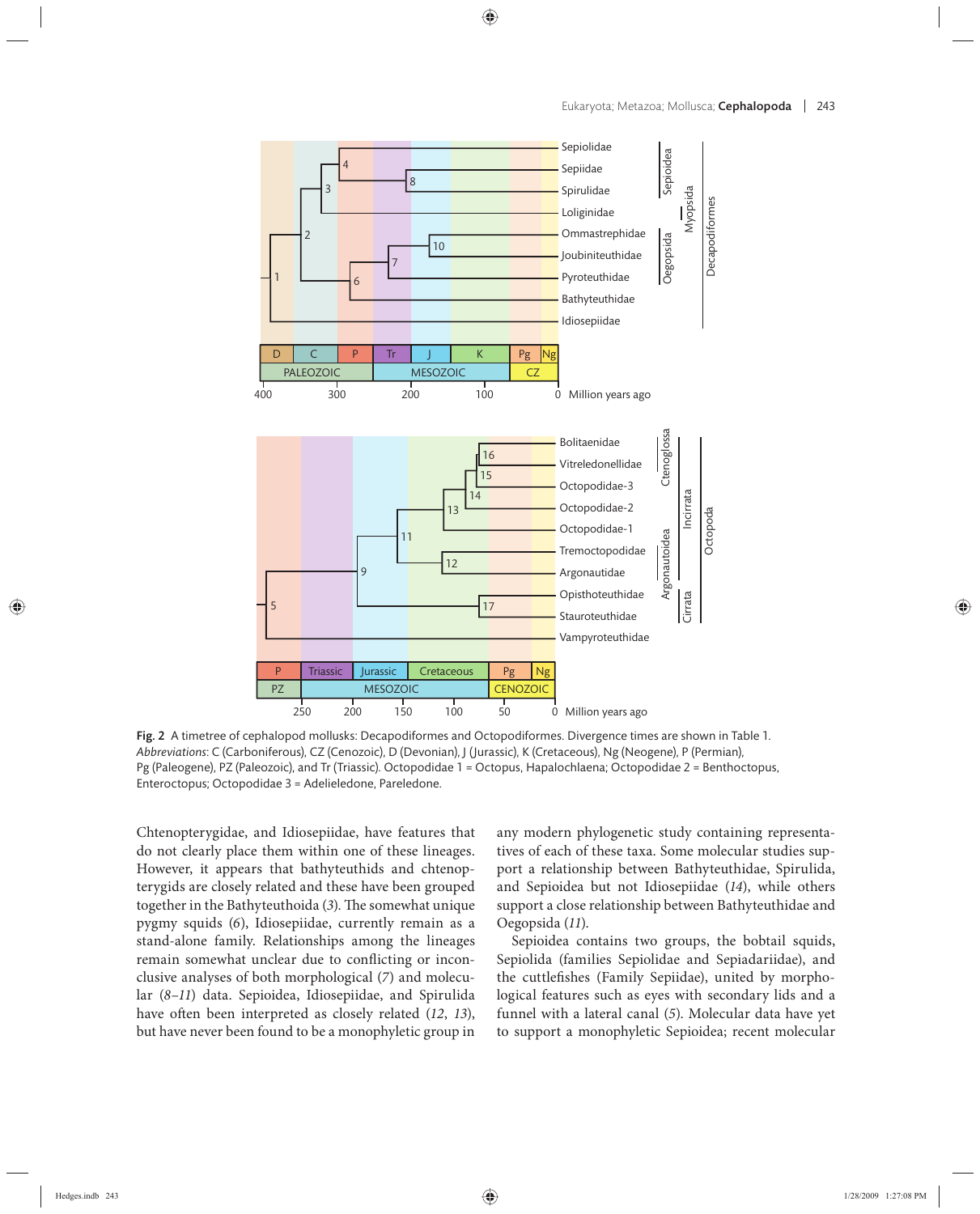Table 1. Divergence times (Ma) and their credibility intervals (CI) among cephalopod mollusks.

| <b>Timetree</b> |             | <b>Estimates</b> |            |              |            |
|-----------------|-------------|------------------|------------|--------------|------------|
| Node            | <b>Time</b> | Ref. (11)(a)     |            | Ref. (11)(b) |            |
|                 |             | <b>Time</b>      | CI         | <b>Time</b>  | CI         |
| 1               | 390.0       | 390.0            | 596-236    |              |            |
| $\overline{2}$  | 349.0       | 349.0            | 544-206    |              |            |
| 3               | 321.0       | 321.0            | 506-188    |              |            |
| $\overline{4}$  | 297.0       | 297.0            | 473-172    |              |            |
| 5               | 285.5       | 252.0            | 369-175    | 319.0        | 476-206    |
| 6               | 282.0       | 282.0            | 454-161    |              |            |
| 7               | 230.0       | 230.0            |            |              |            |
| 8               | 206.0       | 206.0            | 345-109    |              |            |
| 9               | 195.5       | 174.0            | 262-118    | 217.0        | 336-133    |
| 10              | 175.0       |                  |            |              |            |
| 11              | 156.0       | 136.0            | $208 - 92$ | 176.0        | 277-106    |
| 12              | 111.5       | 105.0            | $166 - 67$ | 118.0        | 196-66     |
| 13              | 110.0       | 100.0            | $155 - 66$ | 120.0        | 196-70     |
| 14              | 88.5        | 77.0             | $121 - 49$ | 100.0        | $166 - 57$ |
| 15              | 77.5        | 67.0             | $107 - 43$ | 88.0         | 146-50     |
| 16              | 75.0        | 65.0             |            | 85.0         |            |
| 17              | 75.0        | 65.0             |            | 85.0         |            |

Note: Node times in the timetree represent the mean of time estimates from different studies. Divergence times for the Octopodiformes are from a Bayesian analysis of (a) three mitochondrial and three nuclear genes partitioned by gene and codon and (b) three nuclear genes partitioned by gene and codon. Divergence times for Decapodiformes are from a Bayesian analysis of (a) three nuclear genes not partitioned (first and second codon positions only).

studies found Sepiidae to be closest to Spirulida (10, 14), with Sepiolidae closest to a Sepiidae + Spirulida clade. Alternatively, Lindgren *et al.* (*9*) found Sepiidae and Idiosepiidae to be closest relatives, while Strugnell *et al.* (*10*, *11*) found Idiosepiidae and Sepiolidae to be closest relatives. Although their relationships are somewhat unstable across molecular analyses, Sepiidae and Sepiolida appear to be closely related on the basis of both morphological and molecular data.

Spirulida contains a single living species, *Spirula spirula*, which exhibits a number of unique features, the most striking being the retention of a phragmocone with unusual ventral coiling, making it particularly difficult to place among extant decapodiforms. Furthermore, it lacks a cornea, which makes placing Spirulida as the closest relative of Sepiidae difficult, as all sepioids possess a

corneal covering over the eye. The absence of a cornea implies either a close relationship with Oegopsida or that loss is a convergent character in Sepiidae and Oegopsida. Naef (12) believed Spirulida to be closest to Sepiidae (cuttlefishes) due to similarity in embryonic phragmocone development. Some molecular studies have found a close relationship between Spirulida and Sepiidae (*10*, *14*), although other molecular studies (*8*, *9*) yielded different phylogenetic positions for Spirulida. Because of the unique morphological characters and inconsistent results with DNA sequence data, further examination is required before the position of Spirulida can be firmly established.

Oegopsida and Myopsida were historically grouped together in the Suborder Teuthoidea (e.g., *12*), united by similarities in gladius, branchial canal, tentacular clubs, and interstellate connective (15). The primary feature used to separate Oegopsida and Myopsida is the lack of a corneal covering in the oegopsid eye. A close relationship between Myopsida and Oegopsida was found in several topologies generated by Carlini and Graves (*8*) using the *COI* locus, but other analyses have rendered Oegopsida paraphyletic with respect to Myopsida, or found a close relationship between Myopsida and some sepioids (*9*–*11*). Myopsida and Sepioidea exhibit several features in common, such as the presence of a cornea, beak without an angled point, vena cava ventral to intestine, buccal crown with suckers (only some taxa), accessory nidamental glands, and tentacle pockets (*15*). Because of the lack of resolution at basal nodes in the tree, many of the features that unite Sepioidea and Myopsida may be ancestral. The lack of a consistent relationship between Myopsida and Oegopsida suggests that the taxon Teuthoidea may not be valid.

Oegopsida is the most species-rich and morphologically diverse group within the Decapodiformes. Species can range in size from a few centimeters in the Family Pyroteuthidae to tens of meters in the giant squid, Architeuthis dux. The diversity in anatomy, behavior, and morphology of Oegopsida, combined with a somewhat uninformative fossil record (*15*), has made generating hypotheses of family-level relationships within this group very difficult. Morphology-based phylogenies have focused primarily on higher-level relationships, and have not yielded well-supported groups within Decapodiformes, because of difficulty in establishing polarity and homology (*7*). At the family level, molecular data have recently been employed, but the trees generated are highly dependent on gene choice, taxon sampling, and analytical method (*8*–*10*, *16*, *17*).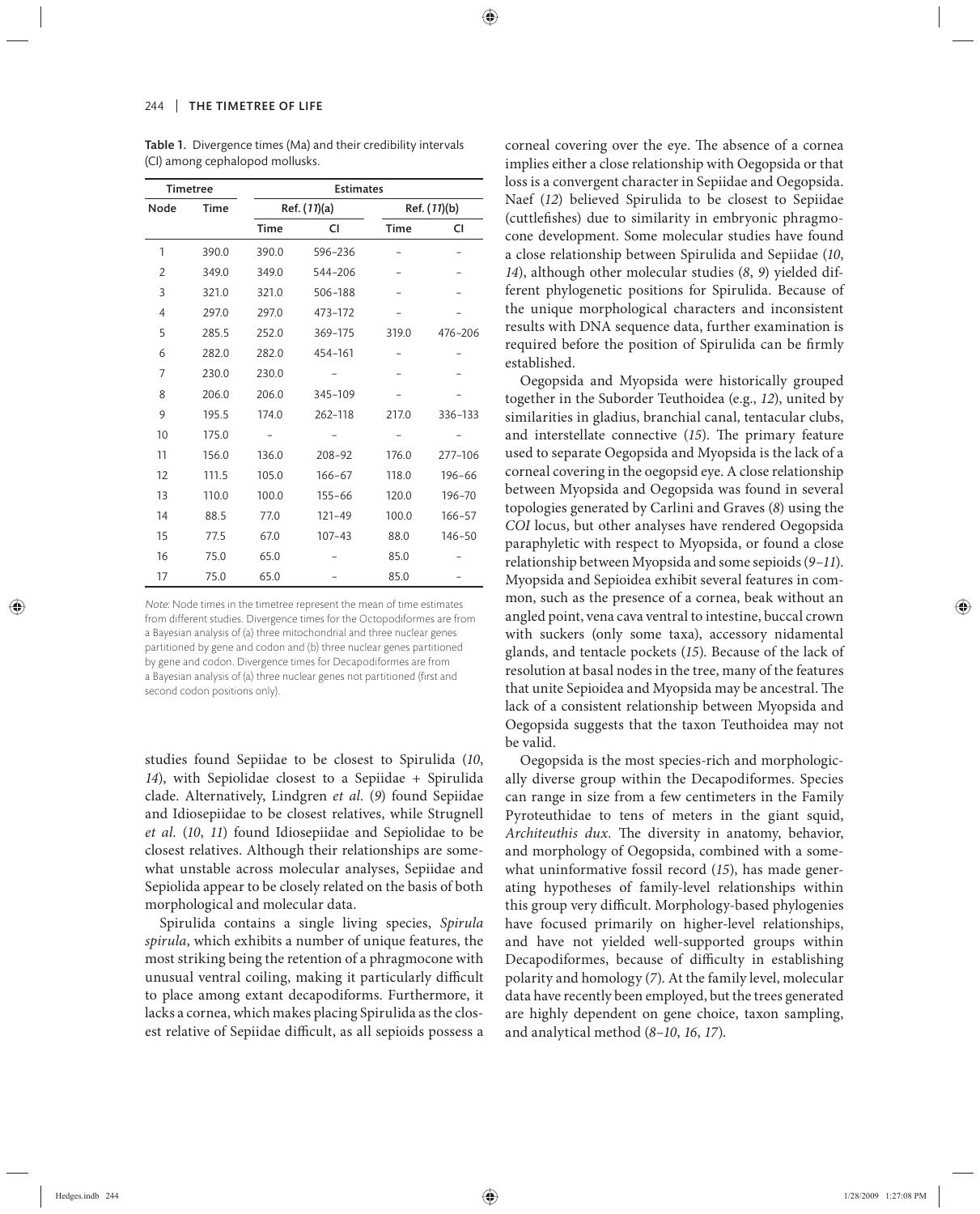The Octopodiformes contains the Orders Vampyromorpha (vampire "squid") and Octopoda (pelagic and benthic octopuses). A close relationship between these two orders has been supported by morphological studies (*7*, *16*, *18*, *19*) and some molecular studies (*10*, *20*, *21*), although some molecular phylogenies (*9*, *22*) provide contradictory or inconclusive support for a close relationship between Vampyromorpha and Decapodiformes. The Octopoda contains the Suborders Cirrata (deep-sea finned octopuses) and the Incirrata (benthic and pelagic octopuses). A close relationship between these suborders is widely accepted (*7*, *23*, *24*).

Four families are currently recognized within the Cirrata (Opisthoteuthidae, Grimpoteuthidae, Cirroctopodidae, and Cirroteuthidae) (25, 26). A molecular study using *16S rRNA* suggests the first three of these families, which all possess a single web, form a clade, to the exclusion of the last one, which possesses an intermediate or secondary web (*25*).

The phylogenetic relationships between the eight families of Incirrata have not been well investigated. Four of the pelagic families (Alloposidae, Tremoctopodidae, Argonautidae, and Ocythoidae) comprise a well-defined monophyletic clade (Superfamily Argonautoidea) linked by a detachable hectocotylus (the modified arm used in copulation) in males within this group. Although no molecular study has been published which encompasses all four families, molecular evidence to date has been supportive of this grouping (*9*, *10*, *21*, *27*).

Naef (*12*) proposed that the remaining pelagic octopods (Vitreledonellidae, Amphitretidae, and Bolitaenidae) be placed in a grouping Ctenoglossa based on the structure of the radula. The monophyly of this grouping has been confirmed by molecular studies (27) and it has been suggested that ctenoglossans have neotenous origins (21). Molecular work shows the ctenoglossans are unlikely to be closely related to the Argonautoidea (*21*, 27). One might therefore suppose that the remaining family, the Octopodidae, provides an evolutionary link between these two groups. However, the situation is far more complex than this. Molecular studies (*10*, *27*) suggest that the Octopodidae is not monophyletic and this is hindering our understanding of other relationships within the Incirrata.

Two molecular-based studies have estimated divergence times among the major lineages of cephalopods (*11*, *21*). Both studies used three nuclear (*rhodopsin*, *pax-6*, *octopine dehydrogenase*) and three mitochondrial (*16S rRNA, 12S rRNA, cytochrome oxidase I* [*COI*]) genes. The first of these employed a penalized likelihood (PL) method with a primary interest of estimating the divergence time of the grouping Ctenoglossa from the remaining Octopoda (21). The second study (11) used the same six genes and employed a Bayesian approach (*28*) to estimate divergence times both within octopodiforms (eight families) and decapodiforms (nine families). Both studies used constraints taken from the coleoid cephalopod fossil record.

The timetree of coleoids using the Bayesian approach was based on the results obtained from a prior phylogenetic study investigating the effect of data partitioning on resolving phylogenies in a Bayesian framework (*10*). This study showed that the strongest phylogenetic resolution for the Octopodiformes was obtained from analyses using all six genes partitioned by gene and codon. Two topologies were presented for the Decapodiformes: one resulting from analysis of nuclear genes (all three codon positions) partitioned by codon, and the second resulting from only the first and second codon positions (not partitioned). These phylogenies and partitions were used within the Bayesian approach to estimate divergence times within coleoids. Here we present the topology obtained using first and second positions only as it is likely that the third positions are saturated and are therefore not informative in estimating deep divergences. Furthermore, to determine whether there was any difference between mitochondrial and nuclear genes on dating estimates, the octopodiform topology was also analyzed using only nuclear genes.

The mean divergence times of almost all the major lineages leading to the extant decapodiform taxa were estimated to have occurred in the Paleozoic in the decapodiform topology presented (Fig. 2; Table 1). The divergence of the Spirulidae and Sepiidae is the one exception, estimated to have occurred in the Mesozoic for the decapodiform topology using first and second codon positions only. Some diversification within the Oegopsida already appears to have occurred around the Paleozoic–Mesozoic boundary (251 Ma). Such an ancient diversification of the major decapodiform lineages may have contributed to obscuring phylogenetic relationships within this group with both morphological and molecular characters becoming saturated over the last 300 million years.

In contrast to the Decapodiformes, divergences among most taxa within the Octopodiformes were estimated to have occurred much more recently. The divergence of Vampyromorpha and the Octopoda was estimated to have occurred in the upper Paleozoic while the origins of the rest of the major lineages of Octopoda were estimated to have occurred in the Mesozoic. The